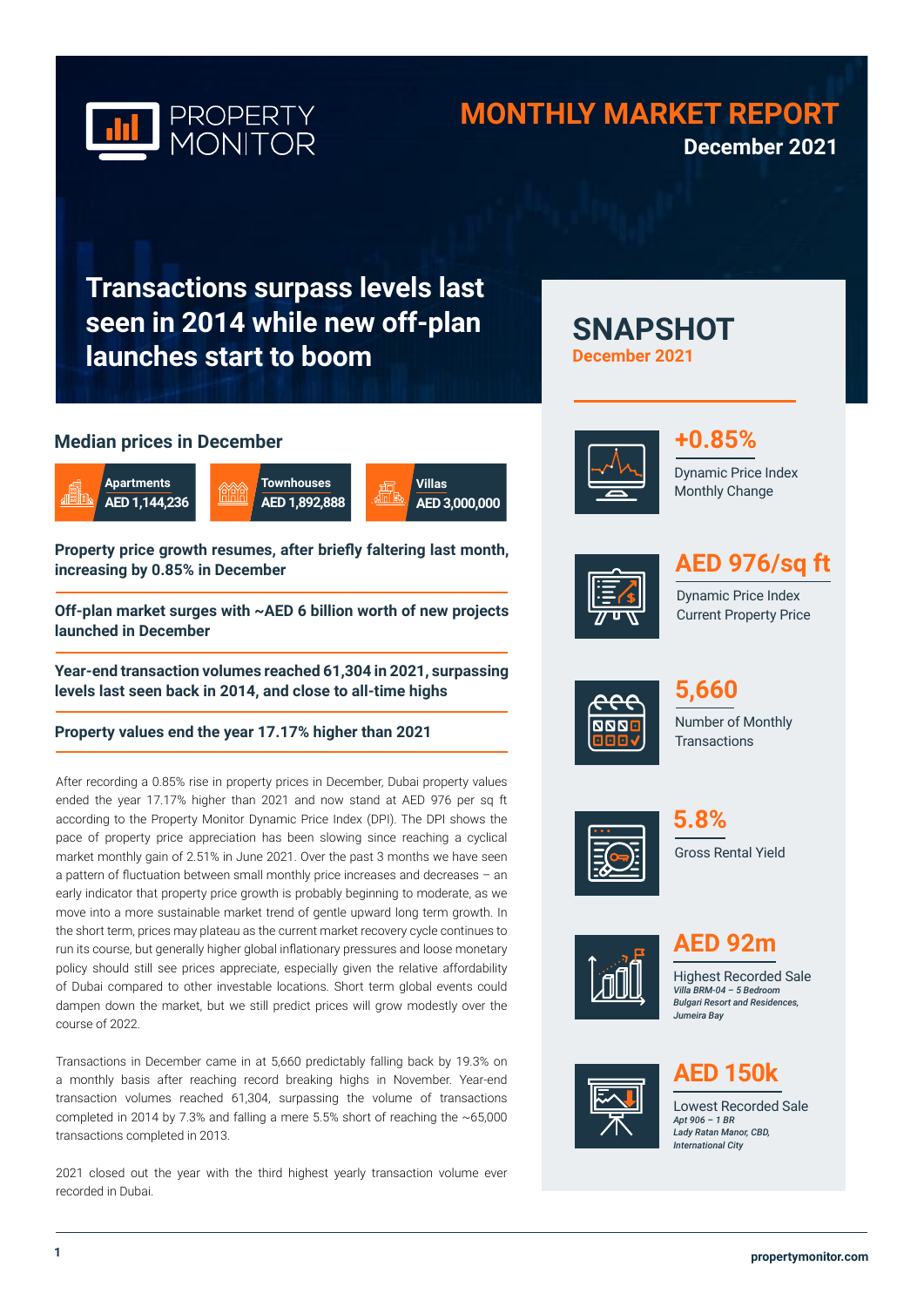PROPERTY

**As the resale and completed property market slows down under pressure from low inventory and asking prices that buyers aren't willing to meet, new off-plan development project launches are surging. In December, just under 2,800 residential units entered the market for sale with an anticipated combined gross sales value of ~AED 6 billion.**

### ZHANN JOCHINKE Chief Operating Officer *Property Monitor*

**Looking forward, while the Dubai property market is starting to show signs of cooling off, it is likely that growth**  wild back property in the villa and town in the villa and the United States and the United States and interaction continues to grow in the United States segments in the United States and inflation continues to grow in the United Sta While this market volume rebound is positive, a deeper look at the composition of transactions shows a market where fundamentals are again changing, particularly in the latter half of the year, and activity appears to be returning to be driven by off-plan and initial developer sales. This is a pattern likely to continue during 2022 and could hold back overall price growth outside of the most favoured mature communities and new master developments.

> As the resale and completed property market slows down under pressure from low inventory and asking prices that buyers aren't willing to meet, new off-plan development project launches are surging. In December, just under 2,800 residential units entered the market for sale with an anticipated combined gross sales value of ~AED 6 billion. Townhouses represent 67.2% by volume of this new inventory, while apartment and villas represent 4.5% and 28.3% respectively.

> A total of 2,575 off-plan transactions were registered in December, down 20.1% month-on-month - however up 93.2% on a yearly basis. Completed property sales decreased by a similar amount of 18.6% month-on-month and also remain well up by 26.5% year-on-year. The market share of off-plan transactions fell marginally by 0.5% to 45.5%, but still notably the second-highest level in over a year, and with the significant amount of new development projects currently being launched, this is likely to increase further in the coming months.

> Meanwhile, resales transactions— any subsequent sale of a property that follows the initial first-time sale from the developer, for an offplan or completed project—stood at 2,008 in December representing a market share of 35.5%, up 0.5% month-on-month. Overall, these transactions have continued to decline since reaching a peak of 51.8% market share in January 2021. This switch back to initial developer sales can be partly attributed to the recent resurgence of new project launches but a lack of resale sellers and affordable properties in the villa and townhouse segments continues to hang over the market.

> At 1,865, the volume of mortgages increased slightly by 1.3% in December after falling consecutively for the last 3 months. The most prominent cause of this months' decrease is the 22.7% month-on-month decline of

mortgage transactions for Villas. Meanwhile, mortgages for apartments grew marginally by 1.7% and loans for townhouses increased by 3.9%.

Breaking down the mortgage market further shows that bulk transactions (mortgages taken by developers and larger investors for multiple units) comprised 47.5% of all loans issued (up from 28.2% in November) and were spread across several projects, most notably Al Khail Heights 4A & 4B in Al Khail Heights (91), Taraf 1 Residence in Jumeirah Village Circle (72), Spring Oasis in Dubai Silicon Oasis (24), and Orchid Residence in Dubai Science Park (20). Another 24.2% of loans taken were new purchase money mortgages generally for residential properties that were also transferred during December, primarily by endusers with the average amount borrowed being AED 1.84m at a loanto-value ratio of 74.5%. The remaining 28.3% represents refinancing or new mortgages taken out in the months post transfer.

After steadily declining throughout the year, emirate-wide average gross rental yields grew by 0.12% month-on-month and currently stand at 5.8% in December. The year-to-date average sits at 5.9% after remaining relatively stable at ~6.5% through most of 2020. This suggests that property prices are increasing in several communities—especially where people are buying for end-use—at a more rapid pace than rental prices. Rents are still declining in some communities, particularly those heavily comprised of apartments. Should this continue, rental yields are likely to resume the lowering trend in the coming months. For investors however, rental yields in excess of 5% still look attractive in a period of capital growth and incentivised project launches.

Looking forward, while the Dubai property market continues to show signs of cooling off, particularly in the completed and resale markets, we predict that growth will continue, albeit at a subdued pace. Monthly changes may rise and fall as supply, demand, the effects of appreciation, and the global pandemic cause turbulence, but overall, we believe the market has further to run and that prices in 2022 will end the year higher than current levels. This view is bolstered by generally higher inflationary pressures across all markets and commodities and with accommodating monetary and central bank policies. Short term shocks may cause volatility, but for those investing for the longer term, growth still looks the most likely and favourable prospect.

While villa and townhouse affordability worsen, demand is expected to continue to gravitate towards off-plan alternatives where buyers will have to sacrifice an immediate move-in but be able to secure a property at an affordable price and with attractive payment options. Likewise, demand is also anticipated to increase for newly completed and ready to move-in apartments.

Market headwinds and downside risks are growing with potentially three to four interest rate hikes on the horizon in 2022, the first of which whilst small, is likely to occur in Q1. A series of interest rate rises would affect sentiment and raise a barrier to purchasing for some end-user buyers and would be likely to have a dampening effect on the property market. However, we believe that other positive factors will outweigh any increase in the cost of credit. An unexpected near-term side effect of any interest rate rises may be to prompt a surge in residential mortgage applications in an effort to lock in rates, but the availability of affordable and desirable properties will almost certainly dictate 2022 market transaction volumes.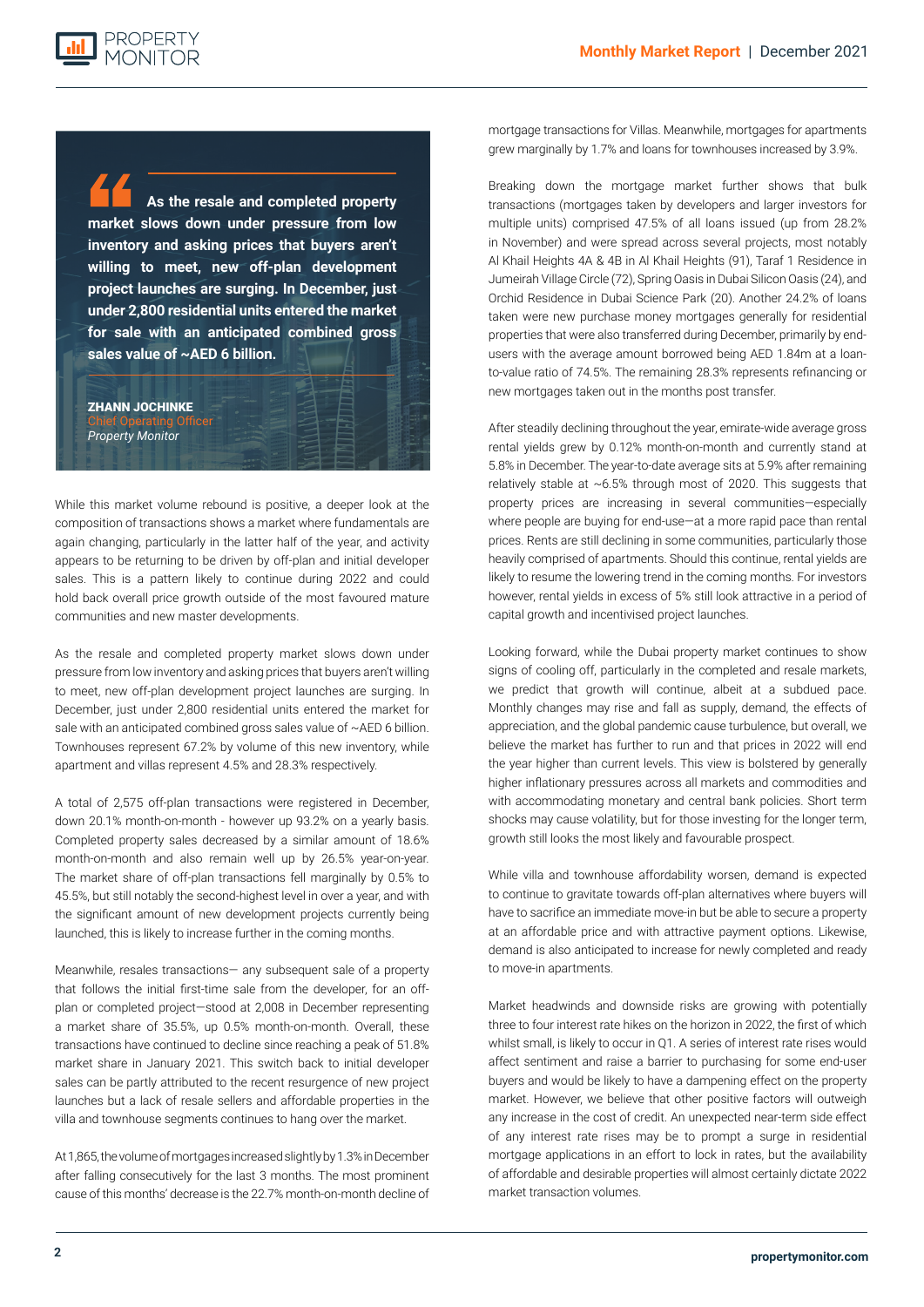



# **DPI MONTHLY OVERVIEW**

| <b>Month</b>    | <b>Index</b><br><b>Value</b> | <b>MoM</b><br><b>Change</b> | <b>OoO</b><br><b>Change</b> | <b>YoY</b><br>Change | <b>Index Price</b><br>(AED/sq ft) |
|-----------------|------------------------------|-----------------------------|-----------------------------|----------------------|-----------------------------------|
| Dec 2021        | 136.26                       | 0.85%                       | 0.80%                       | 17.17%               | 976                               |
| Nov 2021        | 135.11                       | $-0.99%$                    | 1.18%                       | 17.95%               | 968                               |
| Oct 2021        | 136.46                       | 0.95%                       | 3.81%                       | 19.94%               | 977                               |
| Sep 2021        | 135.18                       | 1.22%                       | 4.78%                       | 17.66%               | 968                               |
| Aug 2021        | 133.54                       | 1.60%                       | 5.72%                       | 18.54%               | 956                               |
| <b>Jul 2021</b> | 131.45                       | 1.89%                       | 5.15%                       | 15.09%               | 941                               |
| Jun 2021        | 129.01                       | 2.13%                       | 5.79%                       | 9.92%                | 924                               |
| May 2021        | 126.32                       | 1.05%                       | 5.44%                       | 5.41%                | 905                               |
| Apr 2021        | 125.01                       | 2.51%                       | 6.32%                       | 3.36%                | 895                               |
| Mar 2021        | 121.94                       | 1.79%                       | 4.86%                       | 1.32%                | 873                               |
| Feb 2021        | 119.80                       | 1.89%                       | 4.58%                       | $-1.04%$             | 858                               |
| Jan 2021        | 117.57                       | 1.10%                       | 3.34%                       | $-3.45%$             | 842                               |
| Dec 2020        | 116.29                       | 1.52%                       | 1.23%                       | $-4.39%$             | 833                               |

The Property Monitor Dynamic Price Index (DPI) tracks trends of residential property prices throughout 42 key communities in Dubai and is indexed to a base period of January 2008.

At an emirate-wide level, the index value for December 2021 increased by 1.14 index points to 136.26 from 135.11 in October 2021, representing a month-onmonth increase of 0.85%.

In December 2021, property prices stood at AED 976 per sq ft, down 20.9% from the market peak in September 2014 and are 24.3% above the market trough of April 2009. Property prices were last at these levels during the recovery phase of the previous market cycle in May 2013 and June 2013.

On a yearly basis, prices have increased by 17.20% in December 2021. When we compare this to December 2020 when a year-on-year decline of 4.4% was recorded, we can see a definite trend reversal from declines to gains.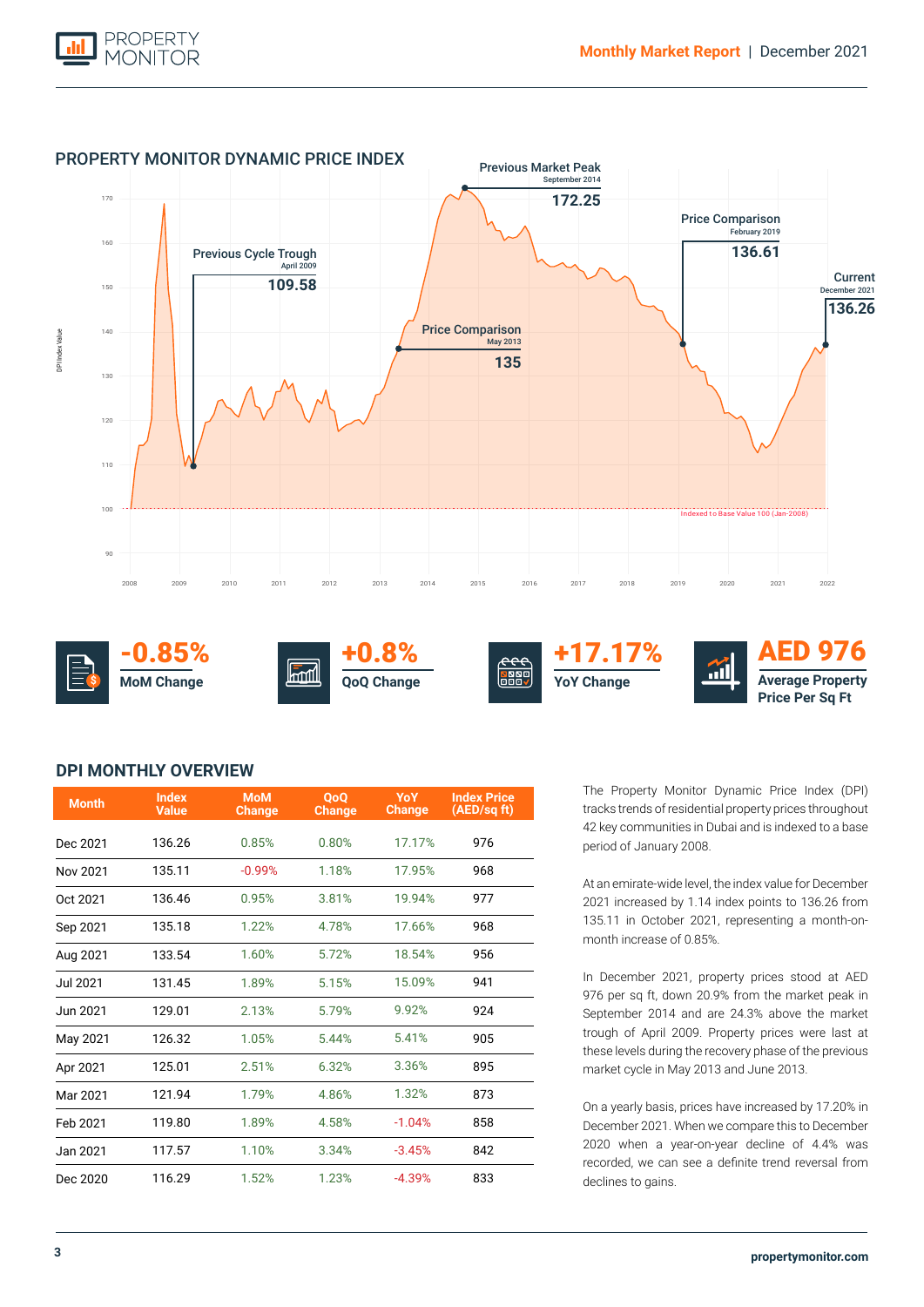



# **HISTORICAL TRANSACTIONS CHART – COMPLETION STATUS**

transactions remained in favour of the latter with Title Deeds accounting for 54.5% of all transactions, up 0.5% month-on-month. Completed Transaction volumes in December stood at 5,660, falling by 19.3% on a monthly basis after reaching record breaking highs in November. During the month, the split between off-plan and completed property properties have led the market for 19 months now, however, have begun to weaken and have been declining since their record high in January of 71.5%. The 12-month rolling average remains strong at 60.5% in December for completed properties, however with off-plan launches gradually increasing this is likely to decrease further in 2022.

During the month, Emaar Properties dominated the off-plan market with the bulk of developers' Oqood (off-plan) registrations, taking a dominant market share of 26.5%. They recorded just over 650 transactions spread across a myriad of their projects with a higher concentration of sales at Emaar Beachfront Dubai Harbour (189)—most notably Beach Mansion with 125 transactions, and Palace Beach Residence and Grand Bleu Towers with 26 and 23 transactions respectively. This was followed by Downtown Dubai at 157 transactions in total with Opera District was the most favoured sub-community recording the greatest number of transactions at Grande (42), Forte (36, and Act One | Act Two (21).

Sobha Group was next at 8.7% of all Oqood registrations with the bulk of their sales occurring at Creek Vistas Reserve (67), One Park Avenue (64), and Sobha Hartland Waves (40) in Sobha Hartland, Mohammed Bin Rashid City. This was followed by DAMAC Properties taking 6.7% market share with the most notable activity in their newly launched Cavalli Tower project in Media City which recorded 98 Oqood registrations.

In the ongoing trend that emerged in 2020, a significant portion of Title Deed transactions were initial sales registered directly by developers for unsold inventory in completed projects. Out of a total of 3,652 initial developer sales recorded in December, 24.3% were in completed projects.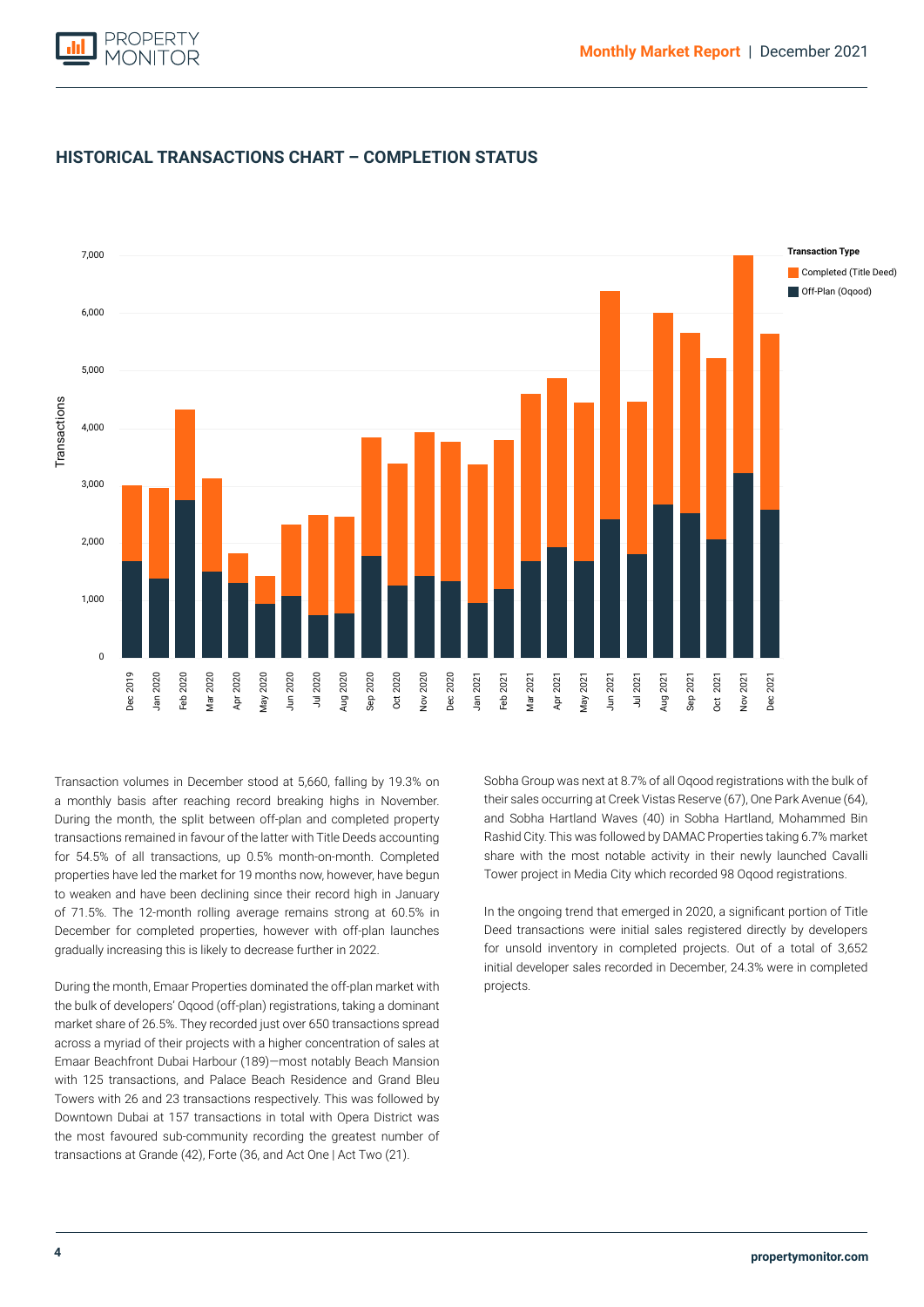

# **TOP 5 COMMUNITIES TABLE – OFF-PLAN AND COMPLETED**

# **Off-Plan / Oqood**

| Off-Plan Apartments  |                      |                     |                          |                                |                                 |                                   |                       |                       |
|----------------------|----------------------|---------------------|--------------------------|--------------------------------|---------------------------------|-----------------------------------|-----------------------|-----------------------|
| Rank<br>(this month) | Rank<br>(last month) | Rank<br>(last year) | <b>Community</b>         | <b>Total</b><br># Transactions | <b>Studio</b><br>(Median Price) | 1 <sub>BR</sub><br>(Median Price) | 2BR<br>(Median Price) | 3BR<br>(Median Price) |
|                      |                      |                     | Mohammed Bin Rashid City | 296                            | 491,400                         | 973.095                           | 1,650,000             | 2,232,698             |
|                      |                      | 6                   | <b>Business Bay</b>      | 214                            | 661.123                         | 987.391                           | 1.771.405             | 2,503,119             |
|                      |                      |                     | Dubai Harbour            | 206                            | $\overline{\phantom{a}}$        | 1.941.888                         | 3.080.888             | 6,059,388             |
|                      |                      | 12                  | Downtown Dubai           | 184                            | 850,000                         | 1.806.888                         | 2.473.777             | 4,405,399             |
|                      |                      |                     | Arjan                    | 173                            | 438.000                         | 651.000                           | 923,000               |                       |

### Off-Plan Villas

| Rank<br>(this month) | Rank<br>(last month) | Rank<br>(last year) | Community                | <b>Total</b><br># Transactions | 3BR<br>(Median Price) | 4BR<br>(Median Price) |
|----------------------|----------------------|---------------------|--------------------------|--------------------------------|-----------------------|-----------------------|
|                      |                      |                     | Dubai South              |                                | 1.110.000             |                       |
|                      |                      |                     | Dubai Hills Estate       |                                | 3,330,888             | 4,675,000             |
|                      |                      |                     | Mohammed Bin Rashid City |                                | 1,404,000             | 4,200,000             |
|                      |                      |                     | Rukan                    |                                | 1,600,000             |                       |
|                      |                      |                     | Jumeirah Bay Island      |                                | 12,100,000            |                       |

| Off-Plan Townhouses         |                      |                     |                   |                                |                       |                       |                       |                          |
|-----------------------------|----------------------|---------------------|-------------------|--------------------------------|-----------------------|-----------------------|-----------------------|--------------------------|
| <b>Rank</b><br>(this month) | Rank<br>(last month) | Rank<br>(last year) | Community         | <b>Total</b><br># Transactions | 2BR<br>(Median Price) | 3BR<br>(Median Price) | 4BR<br>(Median Price) | 5BR<br>(Median Price)    |
|                             |                      |                     | Town Square       | 120                            |                       | 1.700.888             | 1,910,888             | -                        |
|                             |                      |                     | Tilal Al Ghaf     | 106                            |                       | 1.846.000             | 2,837,120             | $\overline{\phantom{a}}$ |
|                             |                      |                     | Villanova         | 104                            | 1,325,000             | 1,493,000             | 1,959,500             | $\sim$                   |
| $\Delta$                    |                      | 12                  | Arabian Ranches 3 | 67                             | -                     | 1.848.888             | 3,180,888             | 4,252,388                |
|                             |                      |                     | The Valley        | 26                             | $\sim$                | 1,459,888             | 1,678,888             | $\overline{\phantom{a}}$ |

# **Completed / Title Deed**

| <b>Completed Apartments</b> |                      |                     |                         |                                |                                 |                       |                       |                       |
|-----------------------------|----------------------|---------------------|-------------------------|--------------------------------|---------------------------------|-----------------------|-----------------------|-----------------------|
| Rank<br>(this month)        | Rank<br>(last month) | Rank<br>(last year) | Community               | <b>Total</b><br># Transactions | <b>Studio</b><br>(Median Price) | 1BR<br>(Median Price) | 2BR<br>(Median Price) | 3BR<br>(Median Price) |
|                             |                      |                     | <b>Business Bay</b>     | 199                            | 745.000                         | 1,228,385             | 1.843.143             | 2,764,489             |
|                             |                      |                     | Dubai Marina            | 182                            | 560.000                         | 982.500               | 1.712.500             | 3,025,000             |
|                             |                      |                     | Jumeirah Village Circle | 145                            | 385.474                         | 667.845               | 1.037.500             | 1,243,550             |
|                             |                      | 10                  | International City      | 94                             | 212,000                         | 296.500               | 490.000               | 550,000               |
|                             |                      |                     | Jumeirah Lakes Towers   | 91                             | 415.000                         | 800,000               | 1,240,000             | ,572,500              |

| Completed Villas     |                      |                          |                    |                                |                       |                       |                       |
|----------------------|----------------------|--------------------------|--------------------|--------------------------------|-----------------------|-----------------------|-----------------------|
| Rank<br>(this month) | Rank<br>(last month) | Rank<br>(last year)      | <b>Community</b>   | <b>Total</b><br># Transactions | 3BR<br>(Median Price) | 4BR<br>(Median Price) | 5BR<br>(Median Price) |
|                      |                      |                          | Al Furjan          | 178                            | 2,335,000             | 4,150,000             |                       |
|                      |                      | $\overline{\phantom{a}}$ | DAMAC Hills 2      | 98                             | 947.500               | 1,260,000             | 1,575,000             |
|                      |                      |                          | Nad Al Sheba       | 63                             | $\sim$                | 2,688,000             |                       |
| 4                    |                      |                          | Emirates Living    | 36                             | 2,610,000             | 4,000,000             | 13,925,000            |
|                      |                      |                          | Dubai Hills Estate | 36                             | 4,487,500             | 4,925,000             | 6,350,000             |

| Completed Townhouses |                      |                          |                    |                                |                          |                       |                       |                          |
|----------------------|----------------------|--------------------------|--------------------|--------------------------------|--------------------------|-----------------------|-----------------------|--------------------------|
| Rank<br>(this month) | Rank<br>(last month) | Rank<br>(last year)      | <b>Community</b>   | <b>Total</b><br># Transactions | 2BR<br>(Median Price)    | 3BR<br>(Median Price) | 4BR<br>(Median Price) | 5BR<br>(Median Price)    |
|                      |                      | $\overline{\phantom{a}}$ | Arabian Ranches 3  | 74                             |                          |                       | 4.738.888             | 5,340,888                |
|                      |                      |                          | Serena             | 24                             | 1.467.000                | 1.700.000             |                       |                          |
|                      |                      | 10                       | Villanova          | 23                             | 1.428.000                | 1,515,000             | 2,560,000             | 3,401,000                |
| 4                    |                      |                          | Dubai Hills Estate | 20                             | $\overline{\phantom{a}}$ | 2,725,000             | 3,150,000             | 3,600,000                |
|                      |                      |                          | Town Square        | 19                             |                          | 1,570,000             | 1,500,888             | $\overline{\phantom{a}}$ |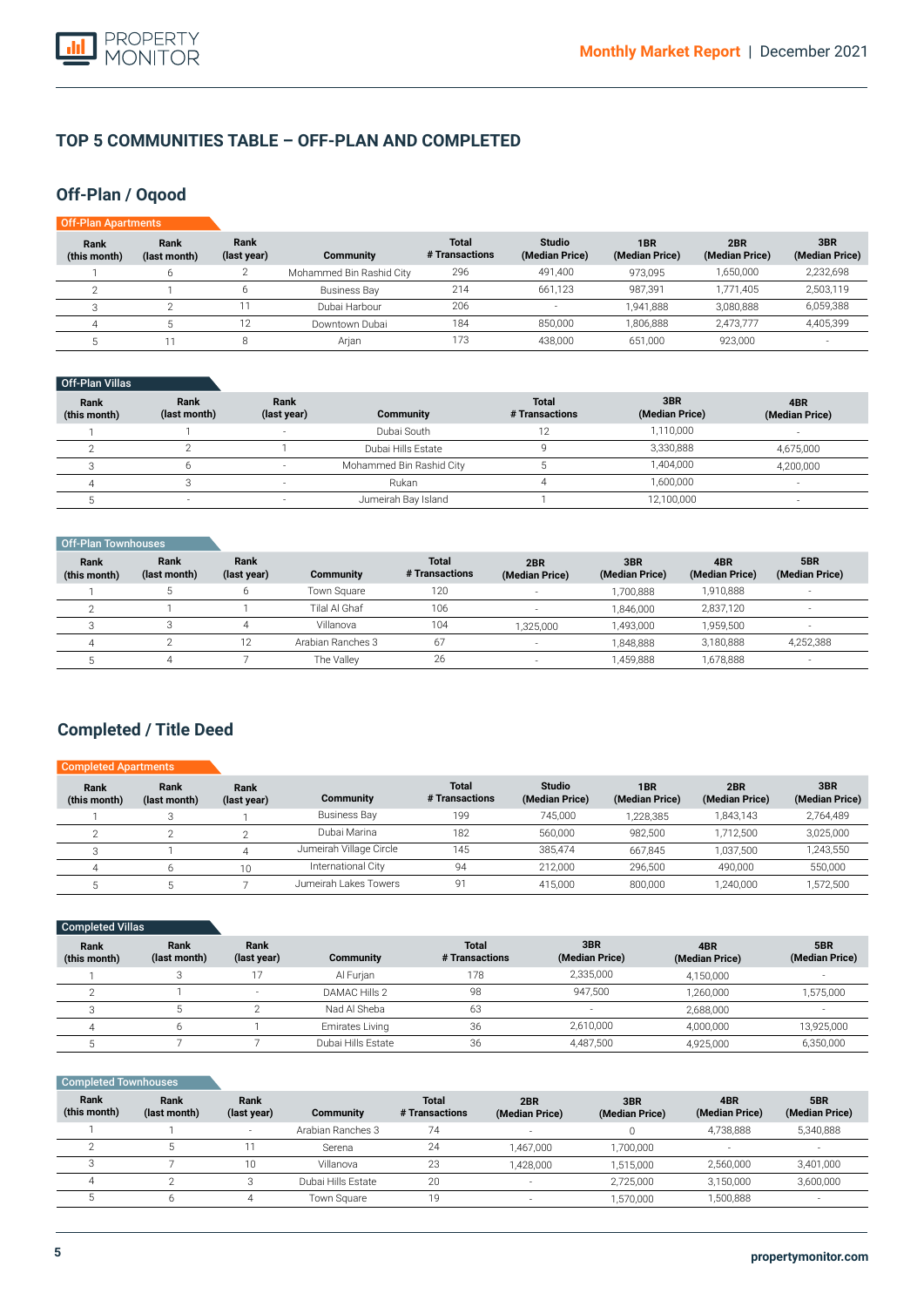

# **HISTORICAL TRANSACTIONS CHART – SALES RECURRENCE**



the year after resales gaining popularity in June 2020 following the lifting Initial Sale of COVID-19 mobility restriction. The 12-month rolling average now In December 2021, the market share of initial developer sales fell by 0.5% to 64.5% versus resale transactions. Despite this marginally decline, initial developer sales have slowly been clawing back market share throughout stands at 41.0% for resale, which still remains considerably higher than the 2019 and 2020 of 33.2% and 33.8% respectively.

Business Bay was the most popular master development for initial sales, where 9.7% of all such transactions occurred. This was led by Regalia which had the highest demand in the master development with a total of 125 initial sales.

Taking second place was Mohammed Bin Rashid City, where initial sales held 9.1% market share. Sobha Hartland was the most sought-after sub-community in the master development, recording a total of 221 initial sales. Coming in third for December was Al Furjan which claimed 7.3% market share with 266 sales spread across several projects, most notably Murooj Al Furjan with 160 transactions recorded.

The top master developments for resale transactions were Dubai Marina with 8.2% of such transactions across multiple projects—the highest level of sales occurred at The Residences Marina Gate (21). This was followed by Business Bay with 7.8% share and the highest number of transactions in DAMAC Towers by Paramount (16) and lastly Downtown taking a 6.6% share with the most popular buildings in the community being Address Fountain Views, Burj Royale, and The Address Residences BLVD all recording 9 transaction each.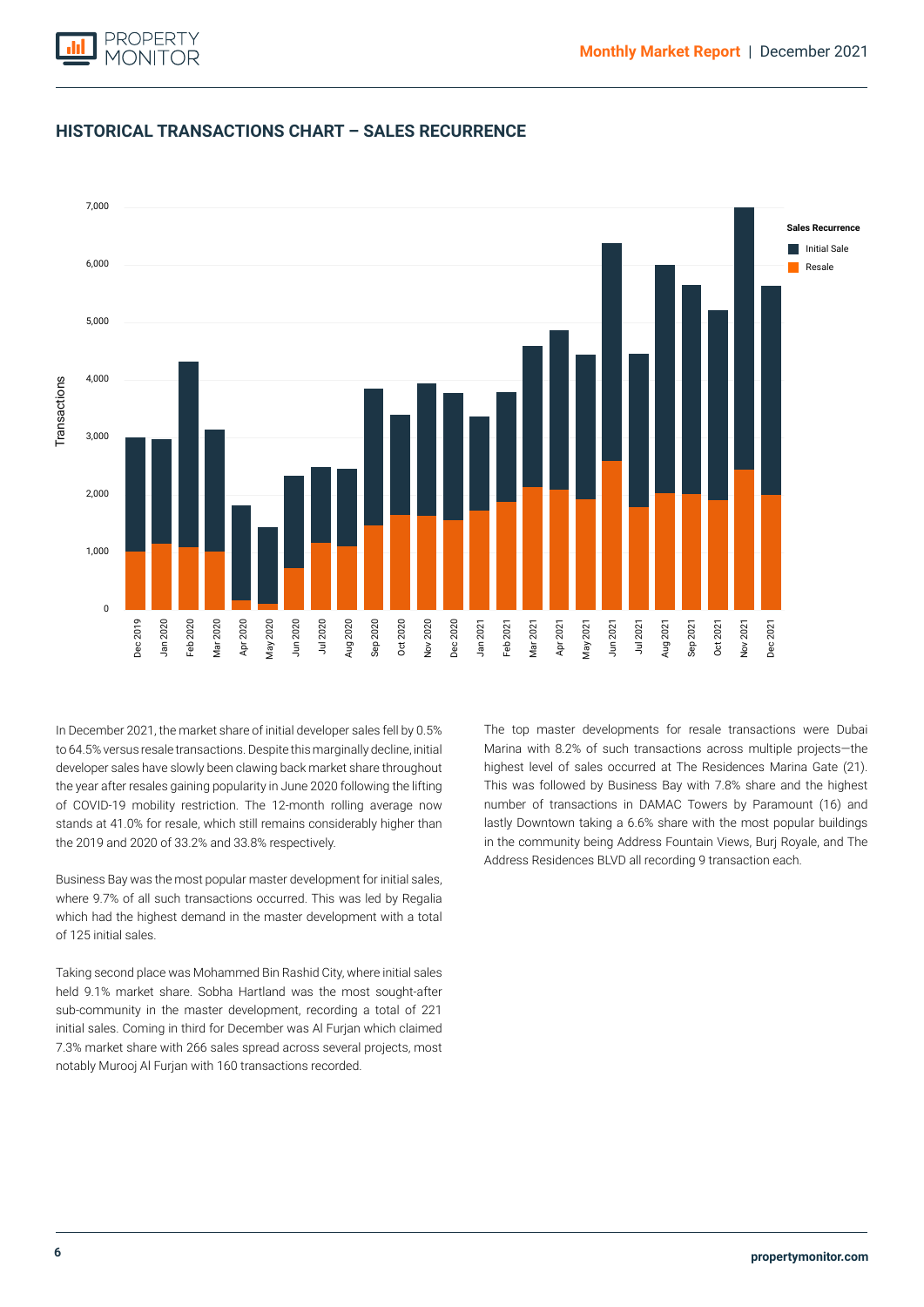# **TOP 5 COMMUNITIES TABLE – INITIAL SALE AND RESALE**

# **Initial Sale**

| <b>Initial Sale Apartments</b> |                      |                     |                          |                                |                                 |                       |                       |                       |
|--------------------------------|----------------------|---------------------|--------------------------|--------------------------------|---------------------------------|-----------------------|-----------------------|-----------------------|
| Rank<br>(this month)           | Rank<br>(last month) | Rank<br>(last year) | Community                | <b>Total</b><br># Transactions | <b>Studio</b><br>(Median Price) | 1BR<br>(Median Price) | 2BR<br>(Median Price) | 3BR<br>(Median Price) |
|                                |                      |                     | Business Bay             | 326                            | 679,163                         | 1,033,358             | 1,833,989             | 2,773,026             |
|                                | 8                    |                     | Mohammed Bin Rashid City | 296                            | 515.143                         | 971.190               | 1,650,000             | 2,232,698             |
|                                |                      |                     | Jumeirah Village Circle  | 203                            | 399,000                         | 755.948               | 1.170.828             | 2,166,640             |
|                                |                      |                     | Arian                    | 194                            | 440.000                         | 651.000               | 926.000               |                       |
|                                |                      |                     | Dubai Harbour            | 193                            | -                               | 2,014,888             | 3,070,388             | 5,819,888             |

## Initial Sale Villas

| Rank<br>(this month) | Rank<br>(last month) | Rank<br>(last year)      | <b>Community</b>   | <b>Total</b><br># Transactions | 3BR<br>(Median Price)    | 4BR<br>(Median Price)    | 5BR<br>(Median Price)    |
|----------------------|----------------------|--------------------------|--------------------|--------------------------------|--------------------------|--------------------------|--------------------------|
|                      |                      |                          | Al Furian          | 159                            | 2.482.500                | 3.029.400                |                          |
|                      |                      | $\overline{\phantom{a}}$ | DAMAC Hills 2      | 62                             | 919.000                  | 1.349.500                | 1,919,500                |
|                      | $\sim$               | $\overline{\phantom{a}}$ | Damac Lagoons      | 28                             | $\overline{\phantom{a}}$ | $\overline{\phantom{a}}$ |                          |
|                      |                      |                          | Damac Hills        | 23                             | $\overline{\phantom{a}}$ |                          | 5,138,090                |
|                      |                      |                          | Dubai Hills Estate | $\sim$                         | 3,330,888                | 4,800,000                | $\overline{\phantom{a}}$ |

### **Initial Sale Townhouses**

| Rank<br>(this month) | Rank<br>(last month) | Rank<br>(last year) | <b>Community</b>  | <b>Total</b><br># Transactions | 3BR<br>(Median Price) | 4BR<br>(Median Price) | 5BR<br>(Median Price) |
|----------------------|----------------------|---------------------|-------------------|--------------------------------|-----------------------|-----------------------|-----------------------|
|                      |                      |                     | Arabian Ranches 3 | 134                            | 1.888.888             | 3,379,888             | 4,271,888             |
|                      |                      | C                   | Town Square       | 122                            | ,700,888              | 1.900.888             |                       |
|                      |                      |                     | Villanova         | 104                            | 1,492,000             | 1,982,000             | 3,302,000             |
|                      |                      |                     | Tilal Al Ghaf     | 97                             | 1,847,000             | 2.985.500             | $-$                   |
|                      |                      | 12                  | The Valley        | 24                             | 1,481,894             | 678,888               |                       |

# **Resale**

# Resale Apartments

| Rank<br>(this month) | Rank<br>(last month) | Rank<br>(last year) | <b>Community</b>        | <b>Total</b><br># Transactions | <b>Studio</b><br>(Median Price) | 1BR<br>(Median Price) | 2BR<br>(Median Price) | 3BR<br>(Median Price) |
|----------------------|----------------------|---------------------|-------------------------|--------------------------------|---------------------------------|-----------------------|-----------------------|-----------------------|
|                      |                      |                     | Dubai Marina            | 160                            | 540.000                         | 900.000               | 1.650.000             | 3,100,000             |
|                      |                      |                     | Jumeirah Village Circle | 93                             | 350.000                         | 648.767               | 930.000               | 1,242,600             |
|                      |                      |                     | International City      | 91                             | 212.000                         | 300,000               | 490.000               | 550,000               |
|                      |                      |                     | Downtown Dubai          | 90                             | 760.000                         | 1,300,000             | 2.000.000             | 3,585,000             |
|                      |                      |                     | <b>Business Bay</b>     | 87                             | 650.000                         | 725.371               | 1.390.000             | 2,250,000             |

| <b>Resale Villas</b> |                      |                     |                    |                                |                       |                       |                       |
|----------------------|----------------------|---------------------|--------------------|--------------------------------|-----------------------|-----------------------|-----------------------|
| Rank<br>(this month) | Rank<br>(last month) | Rank<br>(last year) | Community          | <b>Total</b><br># Transactions | 3BR<br>(Median Price) | 4BR<br>(Median Price) | 5BR<br>(Median Price) |
|                      |                      |                     | Nad Al Sheba       | 55                             |                       | 2,678,000             |                       |
|                      |                      |                     | Emirates Living    | 36                             | 2,610,000             | 4,000,000             | 13,925,000            |
|                      |                      |                     | DAMAC Hills 2      | 36                             | 999.999               | 1,060,000             | 1,300,000             |
|                      |                      |                     | Arabian Ranches    | 24                             | 4,500,000             | 2,205,000             | 5,824,950             |
|                      |                      |                     | Dubai Hills Estate | 24                             | 4,200,000             | 4,837,500             | 6,350,000             |

## **Resale Townhouses**

| Rank<br>(this month) | Rank<br>(last month) | Rank<br>(last year) | Community          | <b>Total</b><br># Transactions | 2BR<br>(Median Price) | 3BR<br>(Median Price) | 4BR<br>(Median Price)    | 5BR<br>(Median Price) |
|----------------------|----------------------|---------------------|--------------------|--------------------------------|-----------------------|-----------------------|--------------------------|-----------------------|
|                      |                      |                     | Villanova          | 23                             | 1.325.000             | ,532,500              | 1,825,000                | 3,500,000             |
|                      |                      |                     | Serena             |                                | 1,370,000             | .700.000              | $\overline{\phantom{a}}$ | -                     |
|                      |                      |                     | Dubai Hills Estate | 18                             |                       | 2.725.000             | 3,150,000                | 3,600,000             |
|                      |                      |                     | Town Square        |                                |                       | 1.570.000             | 1,850,000                | ۰.                    |
|                      |                      |                     | Reem               |                                | - 2                   | 1,812,500             | 2,090,000                | н.                    |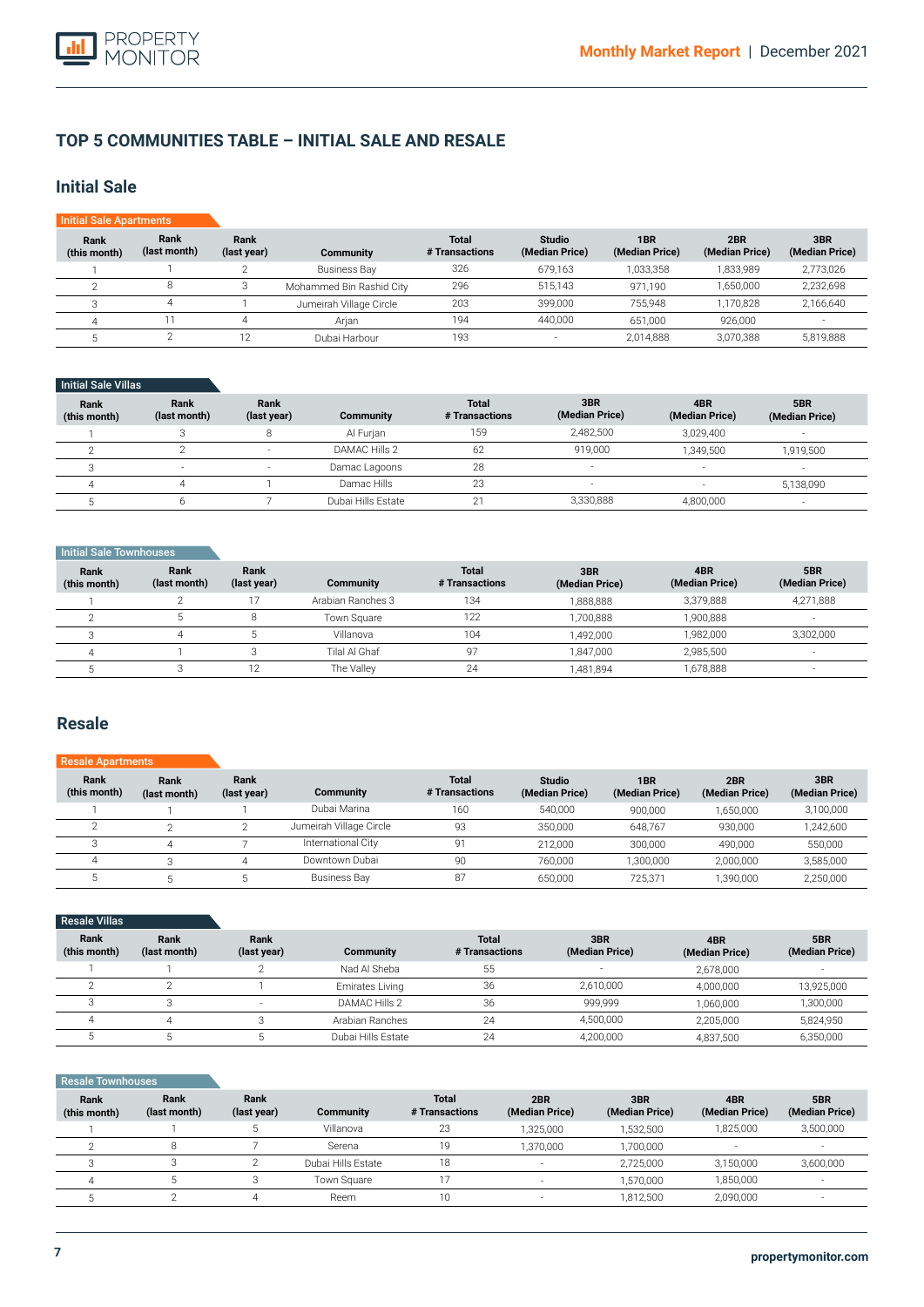

**PRICE TIERS (AED) – DECEMBER 2021 PRICE TIERS (AED) – NOVEMBER 2021**



# **PRICE TIERS (AED) MONTHLY COMPARISON**

|             |       | December 2021 November 2021 | <b>MoM Change</b> |
|-------------|-------|-----------------------------|-------------------|
| $500K$      | 15.3% | 12.7%                       | 2.63%             |
| 500K-750K   | 11.1% | 10.8%                       | 0.29%             |
| 750K-1M     | 11.2% | 9.8%                        | 1.40%             |
| $1M-1.5M$   | 12.4% | 15.1%                       | $-2.69%$          |
| $1.5M - 2M$ | 12.4% | 13.5%                       | $-1.13%$          |
| $2M-3M$     | 16.5% | 15.2%                       | 1.34%             |
| $3M-5M$     | 13.3% | 15.1%                       | $-1.75%$          |
| $5M-10M$    | 4.5%  | 5.5%                        | $-1.03%$          |
| $10M+$      | 3.3%  | 2.4%                        | 0.94%             |

After losing market share and declining steadily for most of the year the three low-tier segments – properties <AED 1m – all witnessed gains in December with the <AED 500k tier experiencing the largest growth at 2.63% and attributed largely to new development Oqood registrations at Prime Residency 3 in Al Furjan, and Skyz by Danube in Arjan. Similarly, off-plan sales at Skyz as well as Regalia in Business Bay, and Creek Vistas Reserve in Sobha Hartland, MBR City boosted growth in the AED 500-750k and AED 750k-1m price tiers.

In addition to the increases of the low-tier segments, the AED 2-3m segment also experienced growth in December reaching 16.5%, its highest market share since November 2013. This growth can be attributed to off-plan sales registration of townhouses and villas at Aura Gardens in Tilal Al Ghaf, Murooj Al Furjan, Santorini in DAMAC Lagoons, and La Rosa VI in Villanova, as well as off-plan apartment sales at Beach Mansion in Emaar Beachfront and Cavalli Tower in Media City.

In December, properties mid-tier of AED 1m–3m again accounted for the largest share of the market at 41.3%, decreasing from 43.8% last month. The high-price tiers with property values greater than AED 3m now represents 21.1% of the market, down from 22.9% in November, while the lower price tiers of properties under AED 1m displayed a solid rebound after recording their weakest performance since March 2015 last month, growing 4.3% month-on-month to 37.6%.